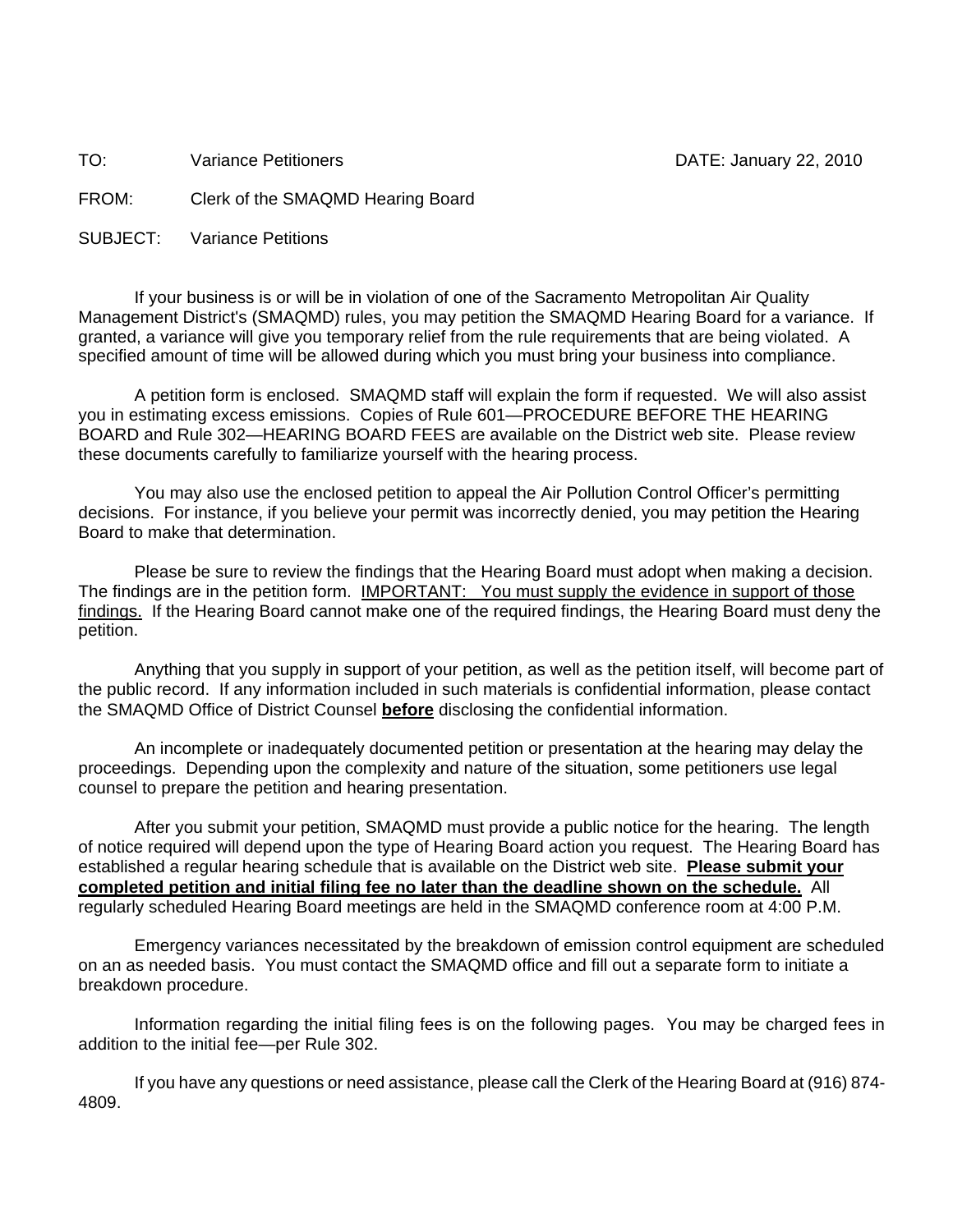## **BEFORE THE HEARING BOARD OF THE SACRAMENTO METROPOLITAN AIR QUALITY MANAGEMENT DISTRICT**

## **PETITION APPLICATION**

| Petitioner's Name, Business Name, and Address | For Office Use Only              |
|-----------------------------------------------|----------------------------------|
|                                               |                                  |
|                                               | Filing Fee Received, Receipt No: |
| Telephone No: (                               | Day Notice of Hearing Required   |

## **INSTRUCTIONS**

- A. Please fill in the petitioner's name, business name, address, and telephone number in the above space.
- B. The petitioner is (check one):

| Individual | Partnership | $\Box$ Corporation | $\Box$ Other (specify) |
|------------|-------------|--------------------|------------------------|
|------------|-------------|--------------------|------------------------|

- C. Please refer to the applicable sections of the California Health & Safety Code (H&S Code) and the Rules and Regulations of the Sacramento Metropolitan Air Quality Management District (SMAQMD) when completing the petition. The SMAQMD staff and the Business Environmental Resource Center are available to assist Small Businesses with the technical aspects of filling out this form and the development of compliance schedules.<sup>1</sup>
- D. Please complete attached pages with thorough and documented factual responses. Review Rule 601, Procedure Before the Hearing Board, carefully to ensure the petition is complete. The petition and anything you supply in support of your petition will become part of the public record.
- E. Please submit this form and filing fee to SMAQMD, 777 12<sup>th</sup> Street, Third Floor, Sacramento, California 95814. The submittal date for a petition shall be the date on the receipt issued by the District acknowledging the petitioner's full payment of the required initial fee and the newspaper publication fee (if required). After receipt, SMAQMD will notify you of the time and date of your hearing.

i 1 See Health and Safety Code section 42323. The Business Environmental Resource Center's Telephone number is (916) 649-0225.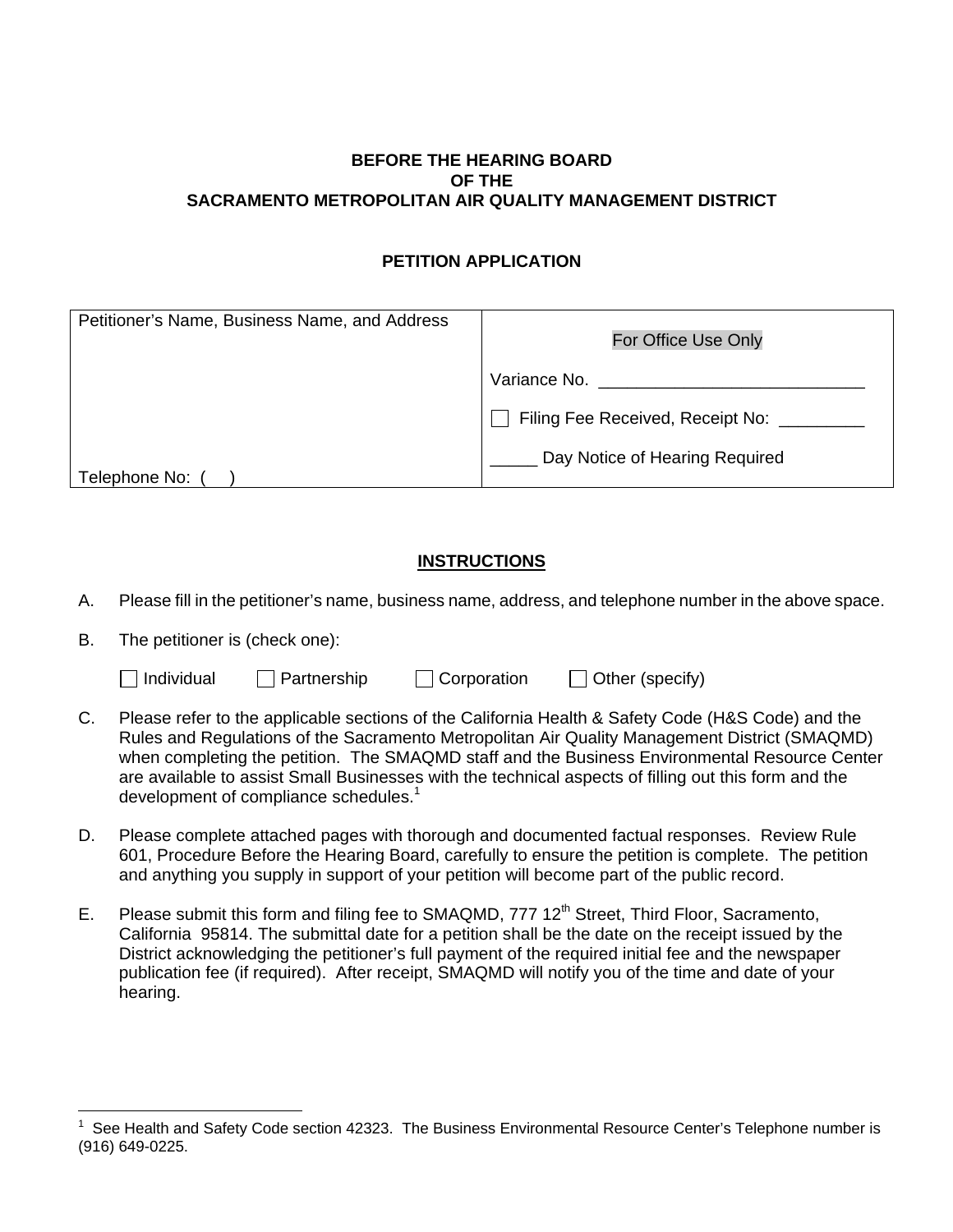F. Please use a check mark in the  $\Box$  to identify the type of petition being submitted and circle the appropriate fee. Fee amounts include the newspaper publishing fee (when required). Fees in parentheses are for small business as defined by Rule 302:

|    | <b>Variance Petitions</b>                                                                                                                                               | Fee |  |
|----|-------------------------------------------------------------------------------------------------------------------------------------------------------------------------|-----|--|
|    | <b>Product Variance Petitions</b>                                                                                                                                       |     |  |
|    | Petition to Modify an Order Permitting a Variance                                                                                                                       |     |  |
|    | <b>Petition to Modify Increments of Progress</b><br><b>Petition to Modify a Final Compliance Date</b>                                                                   |     |  |
|    |                                                                                                                                                                         |     |  |
|    | <b>Permit Action Petition</b>                                                                                                                                           |     |  |
|    | <b>Other Petitions</b>                                                                                                                                                  |     |  |
| G. | Please enclose filing fee with each petition. Make checks payable to the <b>SMAQMD</b> . No petition<br>will be processed unless filing fee is submitted with petition. |     |  |

**In addition to the filing fee, SMAQMD may subsequently charge a petitioner a fee for staff time exceeding 7.5 hours and/or an "excess duration fee." See sections 301.2 and 301.4 of Rule 302—HEARING BOARD FEES.**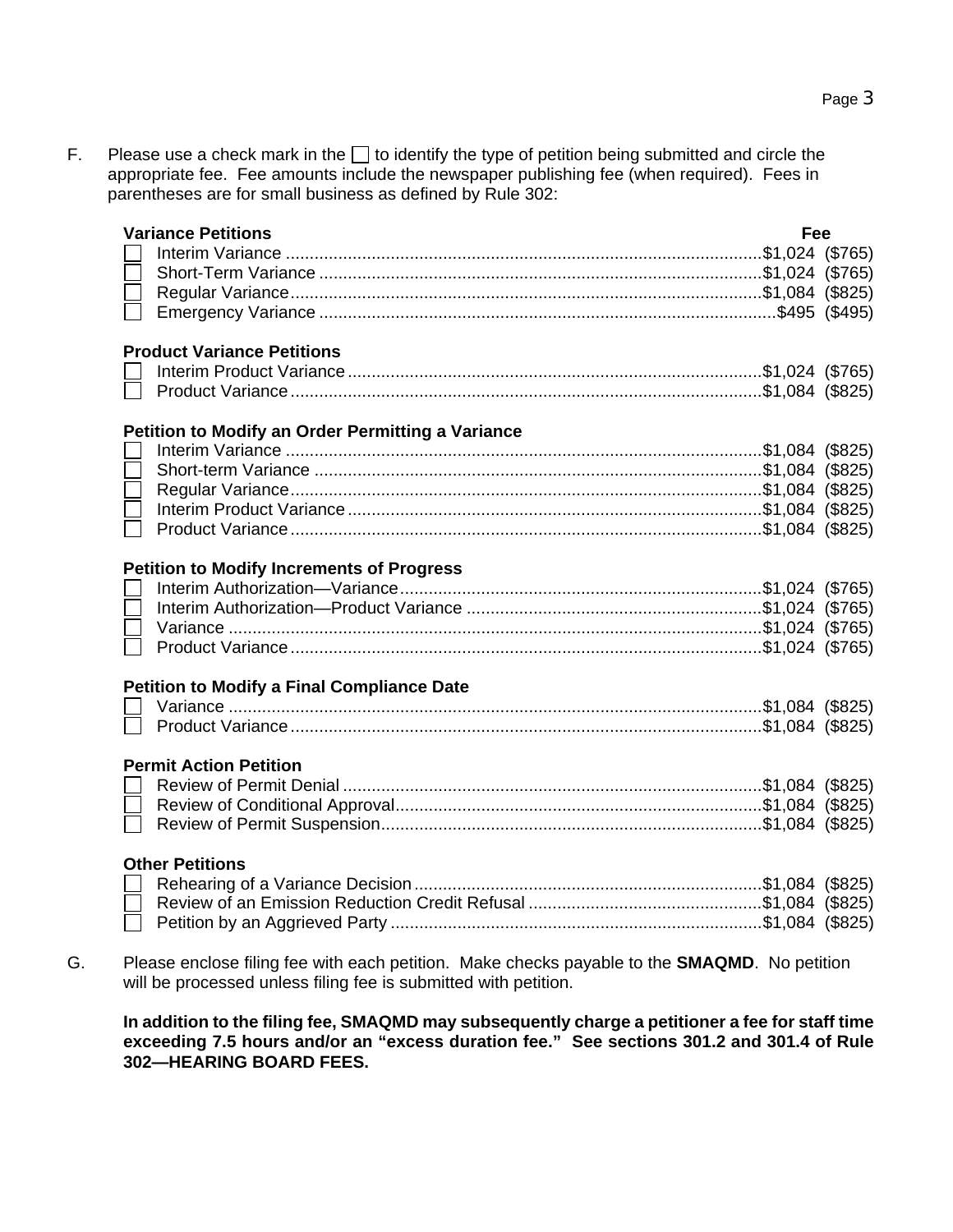## **CONTENTS OF PETITION FOR VARIANCE**

(Please type or print clearly)

1. Name, title, address, and phone number of person authorized to receive notices regarding the petition: Name, Title, and Address Telephone Number  $\qquad \qquad (\qquad )$  $\overline{a}$  $\overline{a}$ 2. Names and addresses of partners or officers: Name(s) Mandels Address(es)  $\overline{a}$  $\overline{a}$  $\overline{a}$ 3. Name and location of business or activity if different from #1 above:  $\overline{a}$ 4. Briefly describe the nature of your business:  $\overline{a}$  $\overline{a}$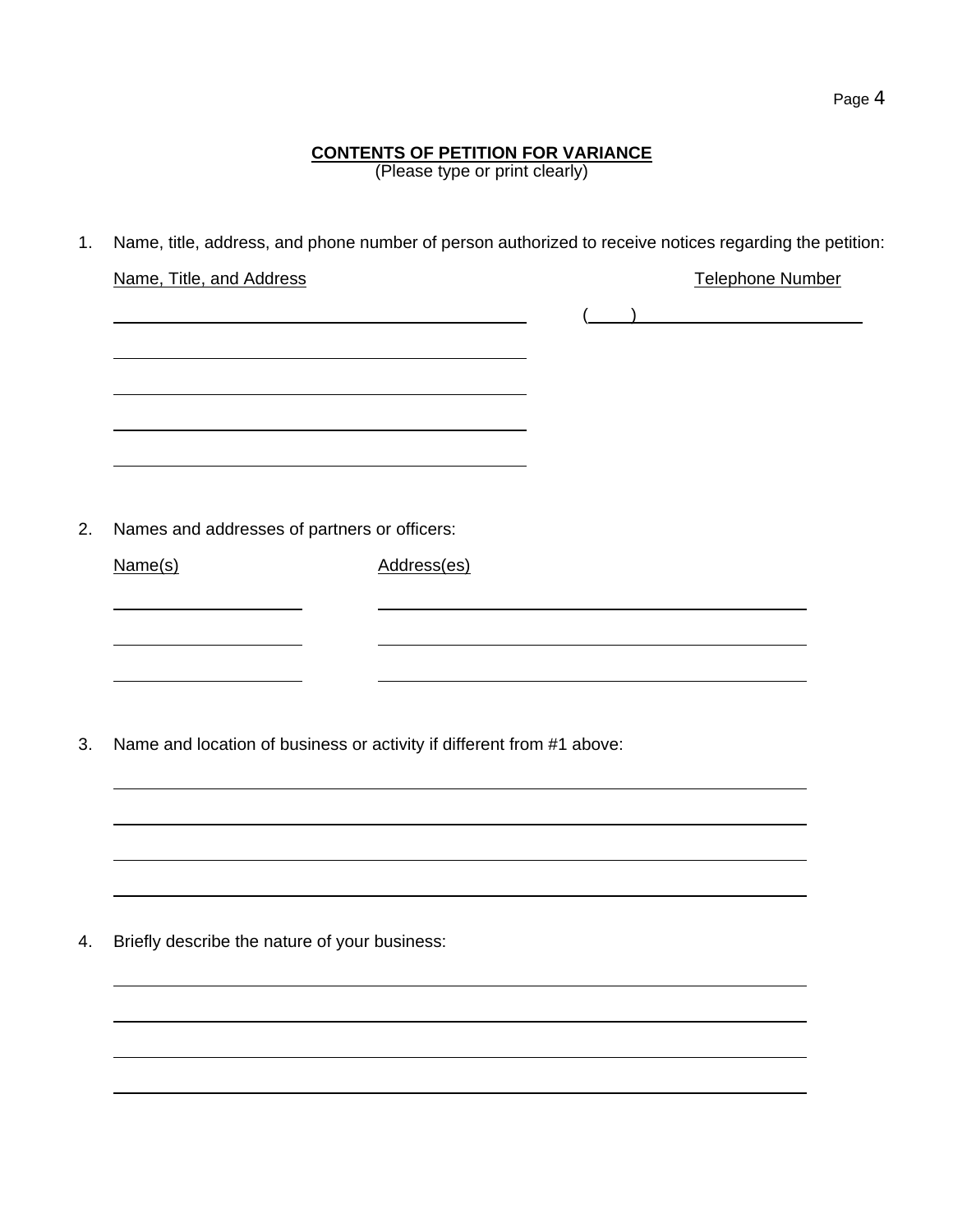5. Briefly describe the equipment which is the subject of this petition. List SMAQMD Permit Nos., indicate if equipment is exempt from Permit requirements, or answer No. 6 below:

6. I have not received permit(s) yet. My application for a Permit To Operate was submitted on

7. Have you been issued a Notice of Violation concerning the operation of this equipment?

 $\Box$  YES  $\Box$  NO

, .

 $\overline{a}$ 

 $\overline{a}$ 

8. California Health and Safety Code section 41700 states:

"Except as otherwise provided in Section 41705<sup>2</sup> no person shall discharge from any source whatsoever such quantities of air contaminants or other material which cause injury, detriment, nuisance, or annoyance to any considerable number of persons or to the public, or which endanger the comfort, repose, health, or safety of any such persons or the public, or which cause, or have a natural tendency to cause, injury or damage to business or property."

Is your company or agency (or will your company or agency be) in violation of California Health and Safety Code section 41700?

 $\Box$  YES  $\Box$  NO

If yes, please explain:

 $\overline{a}$ 

 $\overline{a}$ 

If yes, please also attach the name(s) and address(es) of any complainant(s).

  $2\text{ A}$  Among other things, section 41705 exempts (from section 41700) odors from agricultural operations. See section 41705 for details.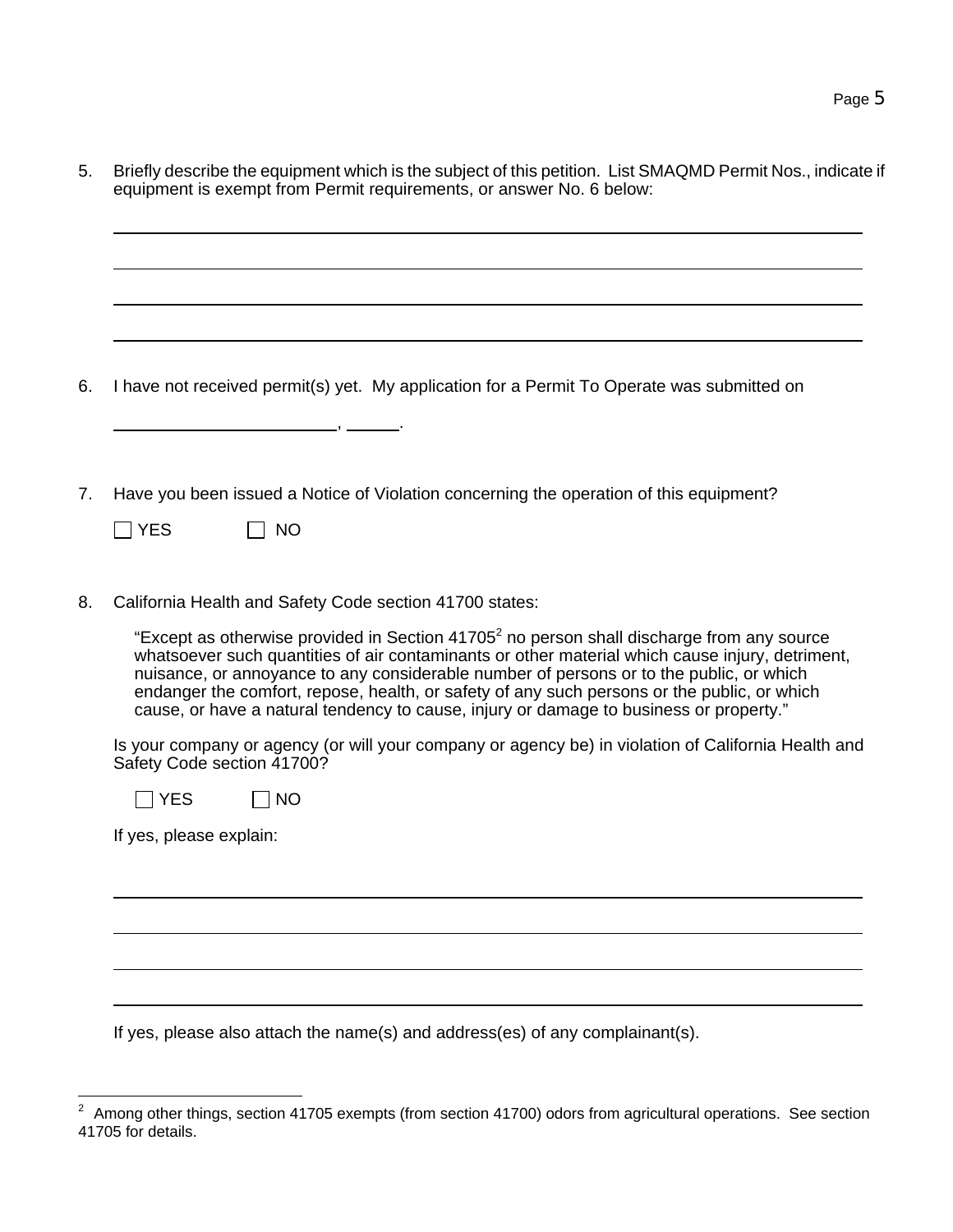- 9. Is your company or agency (or will your company or agency be) in violation of:
	- a. California Health and Safety Code section 41701<sup>3</sup> or

 $\overline{a}$ 

 $\overline{a}$ 

 $\overline{a}$ 

 $\overline{a}$ 

b. Any Sacramento Metropolitan Air Quality Management District (SMAQMD) Rule, regulation, order, and/or Permit condition?

If so, please explain the violation and please cite the statute, Rule, regulation, order, and/or Permit condition that is being, or will be, violated.

| Please attach a copy of the pertinent Permit(s) to this petition. Remember, if any Permit or other         |  |
|------------------------------------------------------------------------------------------------------------|--|
| information you supply as part of this variance petition process contains confidential information, please |  |
| contact SMAQMD Office of District Counsel <b>before</b> disclosing such confidential material.             |  |

- 10. If you are required to comply immediately with the statute, Rule, regulation, order, or Permit condition (cited in your response to Question No. 9 above), are there conditions beyond your reasonable control that would result in any of the following situations:
	- a. An arbitrary or unreasonable taking of your property; or
	- b. The practical closing or elimination of a lawful business; or
	- c. An unreasonable burden on a publicly owned or operated "essential public service," *i.e*., a prison, detention facility, police or fire fighting facility, school, health care facility, landfill, gas control or processing facility, sewage treatment works, or water delivery operation?

Please discuss the evidence supporting your conclusion:

Please be prepared to supply documentation or other proof of your evidence to the Hearing Board or the SMAQMD staff.

 $\frac{1}{3}$  Among other things, section 41701 pertains to the opacity of visible air pollution such as smoke. The section specifies that emissions shall not be as dark as, or darker than, the No. 2 shade designation on a Ringelmann Chart.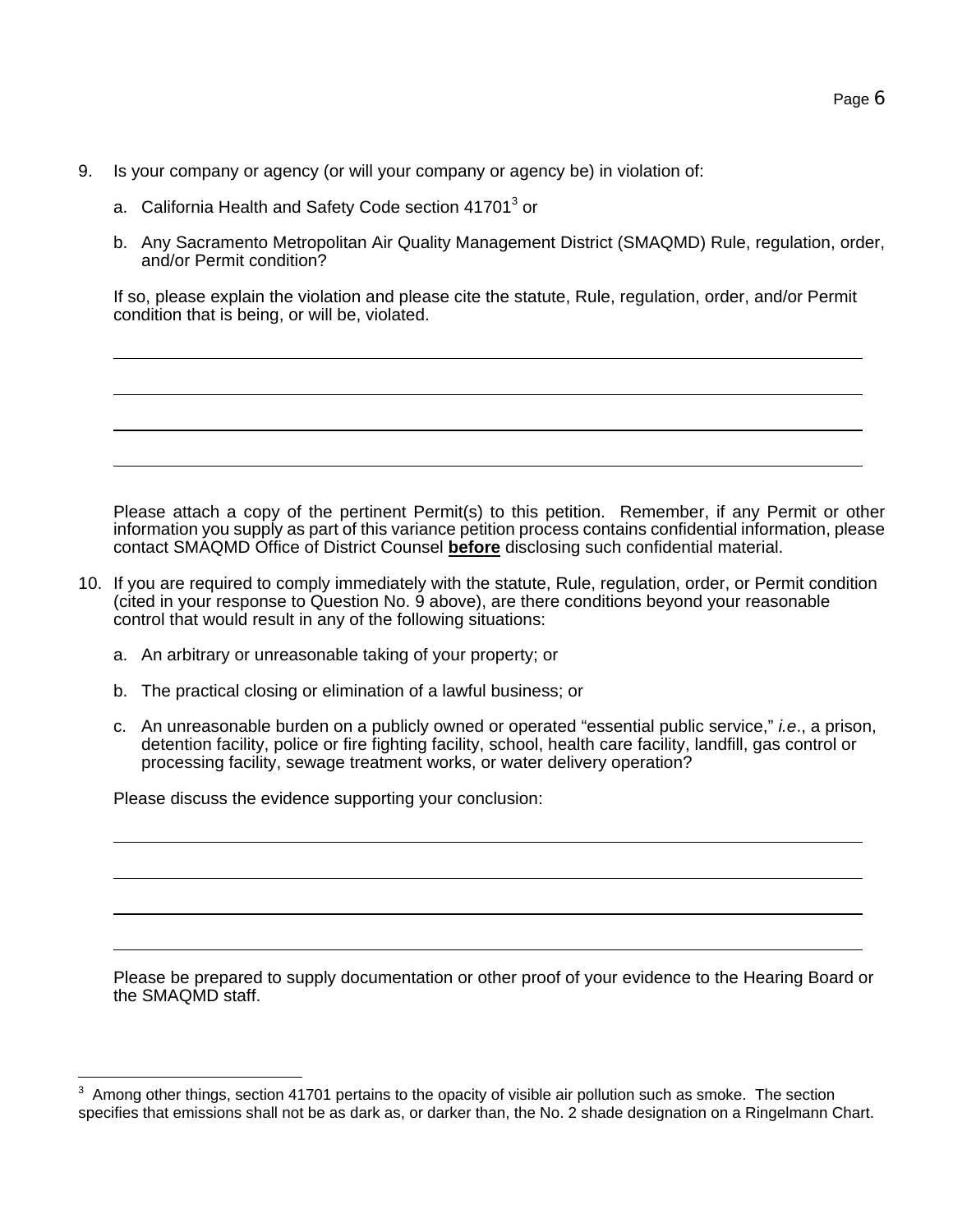11. Would the taking of property, closing or elimination of a lawful business, or unreasonable burden on an essential public service be without a corresponding benefit in reducing air contaminants?

Please discuss your evidence:

 $\overline{a}$ 

 $\overline{a}$ 

 $\overline{a}$ 

 $\overline{a}$ 

Please be prepared to supply documentation or other proof of your evidence to the Hearing Board or the SMAQMD staff.

- 12. Please discuss the consideration your company or agency has given to:
	- a. Curtailing the operation of the source in lieu of obtaining a variance, and
	- b. Enacting other alternatives to the variance (besides curtailment), and
	- c. Why operation curtailment or other alternatives are less desirable or feasible than seeking this variance.

13. During the period the variance is in effect, do you agree to monitor or otherwise quantify emission levels from the source, if requested to do so, and report these emission levels to SMAQMD pursuant to a schedule established by the District?

| $V = C$ | NΟ |
|---------|----|
|---------|----|

Monitoring of emission levels is often necessary while a variance is in effect. Monitoring helps to guarantee minimal environmental consequences while a source is out of compliance with District regulations. In the absence of a monitoring program, the Hearing Board may be unable to find that a non-compliant activity will not be a public nuisance.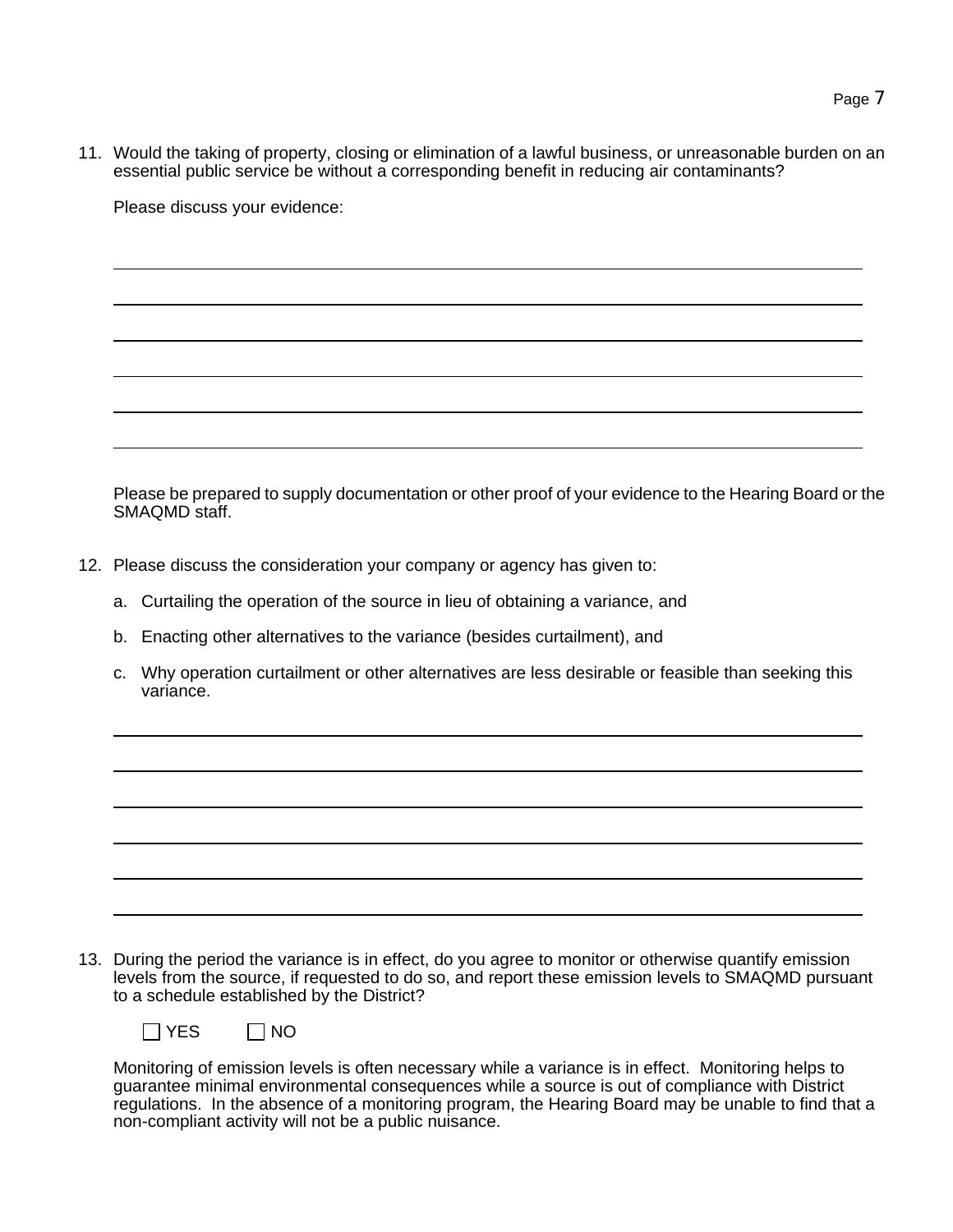If you are unwilling to monitor emission levels, please explain why not and describe why your noncompliant activity will not create a public nuisance:

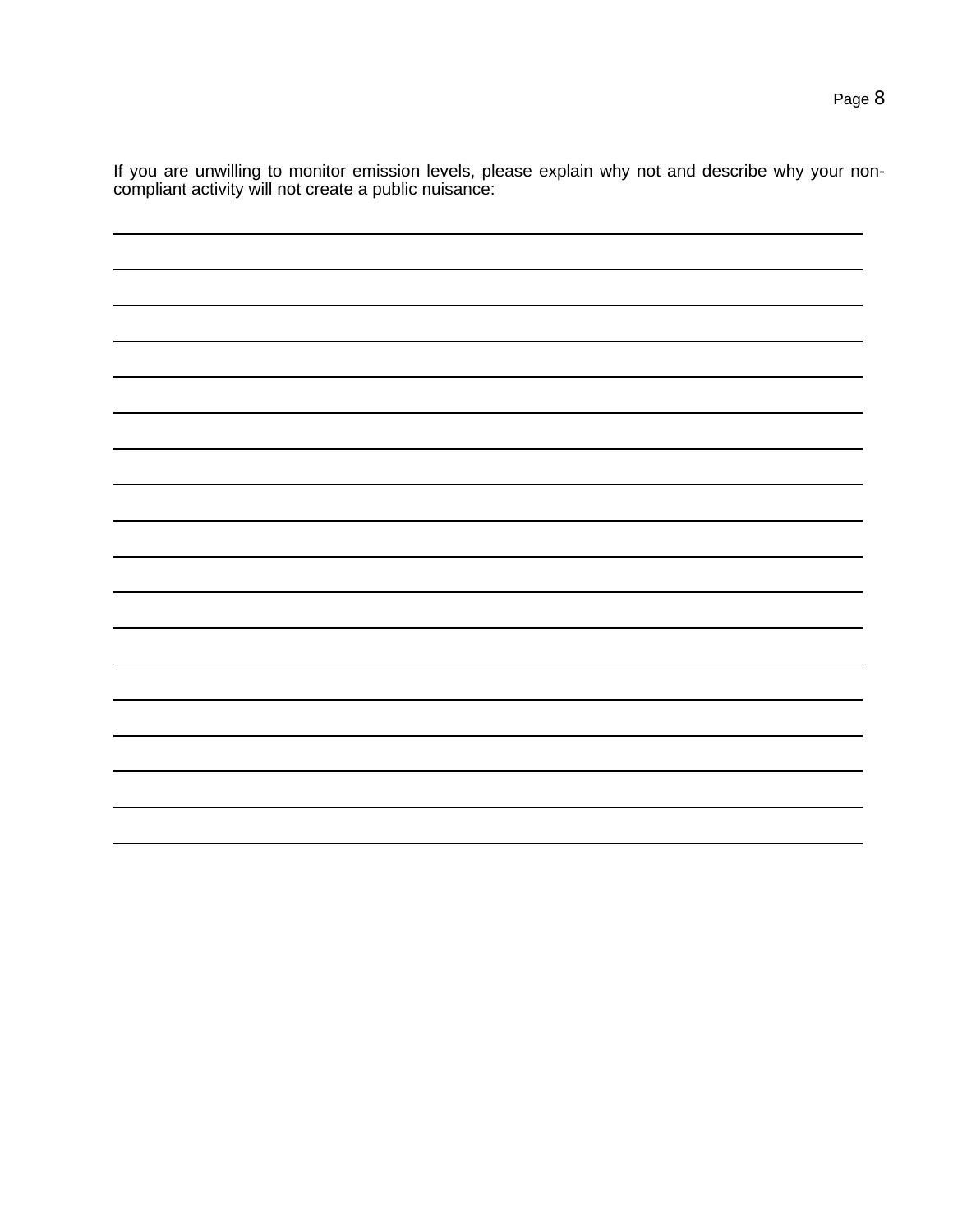14. Estimate the *excess emissions* that may occur while your requested variance is in effect. *Excess emissions* are emissions of air pollutants beyond the emissions allowed by SMAQMD Rules, regulations, orders or Permit conditions. SMAQMD staff may be able to assist you with this estimate:

| <b>POLLUTANT(S)</b><br>(e.g., VOC, NO $_{\text{x}}$ , PM10, PM2.5, Hexavalent<br>Chromium) | <b>LBS. PER</b><br><b>DAY OF</b><br><b>EXCESS</b><br><b>EMISSIONS</b> | NO. OF<br><b>DAYS</b><br><b>EXCESS</b><br><b>EMISSIONS</b><br><b>PRODUCED</b> | % OPACITY<br>(If Applicable) |
|--------------------------------------------------------------------------------------------|-----------------------------------------------------------------------|-------------------------------------------------------------------------------|------------------------------|
|                                                                                            |                                                                       |                                                                               |                              |
|                                                                                            |                                                                       |                                                                               |                              |
|                                                                                            |                                                                       |                                                                               |                              |
|                                                                                            |                                                                       |                                                                               |                              |
|                                                                                            |                                                                       |                                                                               |                              |

Please Note: SMAQMD will charge a petitioner an "excess duration fee" for a variance that:

- Is in effect for more than 3 months, and
- Is issued for equipment identified by SMAQMD staff report as an excess emissions source.

The excess duration fee is:

 $\overline{a}$ 

 $\overline{a}$ 

 $\overline{a}$ 

 $\overline{a}$ 

- \$165 per month exceeding 3 months for small businesses, or
- \$275 per month exceeding 3 months for large businesses.

See section 301.4 in Rule 302—HEARING BOARD FEES. SMAQMD will charge the "excess duration fee" following completion of the staff report for the variance. The fee is in addition to the initial filing fees collected by SMAQMD.

15. Please describe the action you will take to reduce *excess emissions* to the maximum extent feasible. If you considered a specific course of action, but excluded it as infeasible, please list the action and explain why it is infeasible.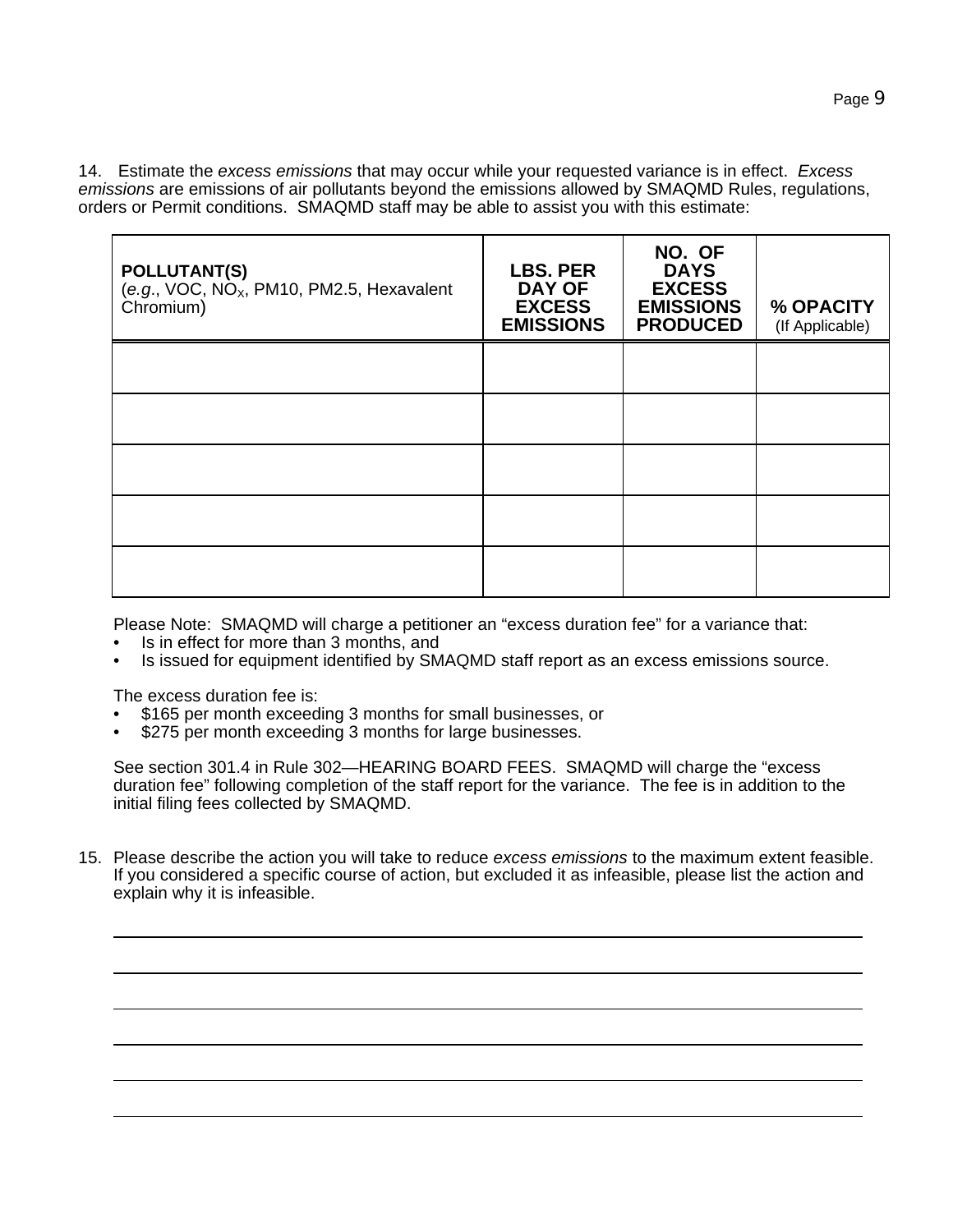16. What are the advantages and disadvantages to the residents of the District from requiring compliance or resulting from granting this petition request?

The Advantages:  $\overline{a}$ 

 $\overline{a}$ 

 $\overline{a}$ 

 $\overline{a}$ 

 $\overline{a}$ 

 $\overline{a}$ 

 $\overline{a}$ 

 $\overline{a}$ 

 $\overline{a}$ 

 $\overline{a}$ 

 $\overline{a}$ 

The Disadvantages:

17. Please discuss your past diligence in complying with the applicable standards:

18. Describe your method of achieving compliance, detailing any equipment to be installed or modifications to be made: